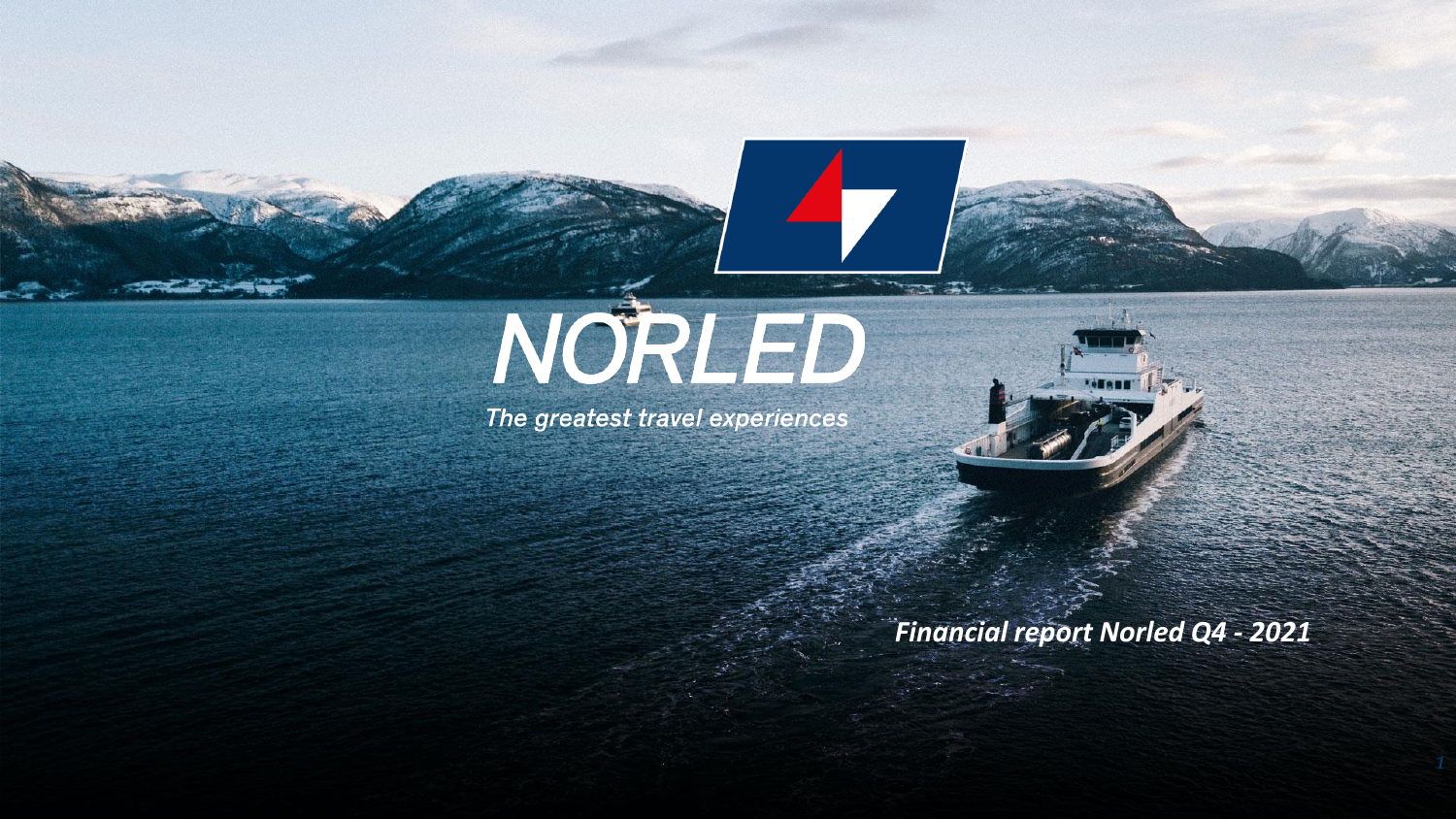#### Norled at a glance



- One of the leading ferry and express boat operators in Norway
- Founded in 1855
- Nationwide operations from Oslo to Tromsø
- 900 employees, HQ in Stavanger
- Norled aims to operate with low and zero emissions and to be the leader in developing green solutions in the ferry and express boat sector
- Operates 14 ferry contracts and 9 express boat contracts (2021)
- Tourism related to contracts, and some charter activities
- Catering

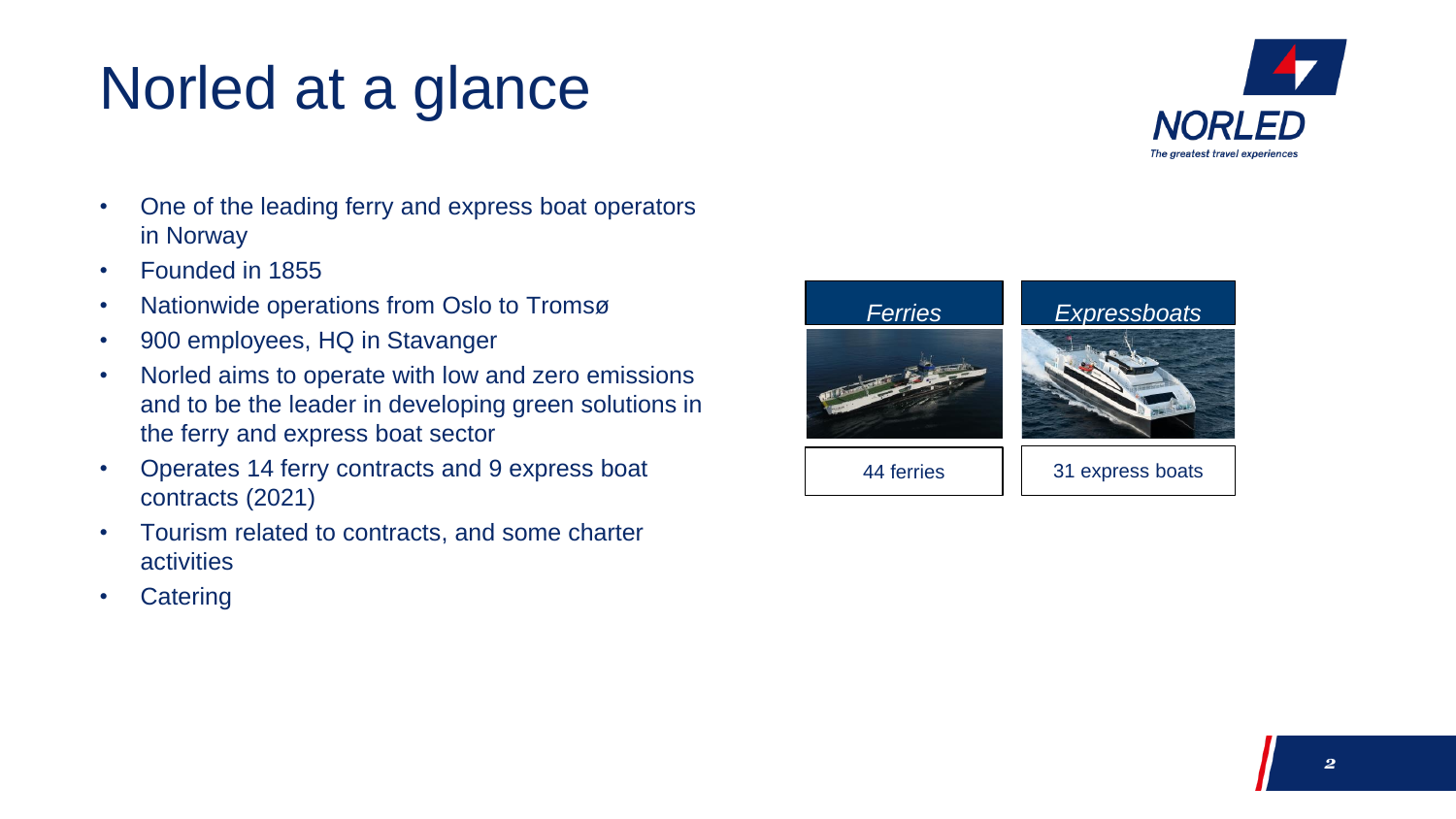## Operational update 2021 – Q4

- Norled won expressboat contract Kystvegekspressen. Start of contract in 2024. Length of the contract 1 year.
- Norled launched an autonomous battery swap solution. A battery replacement solution for express boats that will ensure speed and regularity, in addition to emission-free operation. The battery swap technology means that an autonomous robot in three minutes switches the vessel's battery when docked, to a charged battery so that the service can continue.
- MF Ombo has been delivered from shipyard ADA, Turkey. Will start operating in the new Finnøy contract during Q1-22.
- Norled has sold two vacant vessels during fourth quarter.
- All agreed operations have been carried out despite the challenges COVID-19 has posed.
- As a result of COVID-19, there is a risk of delays in the construction and delivery of new vessels. The company is constantly working to optimize a plan with temporary vessels on the routes where there may be delays in delivery.
- The pandemic has also in fourth quarter 2021 an impact on tourism activities and catering.



*Norled Autonomous Battery Swap*

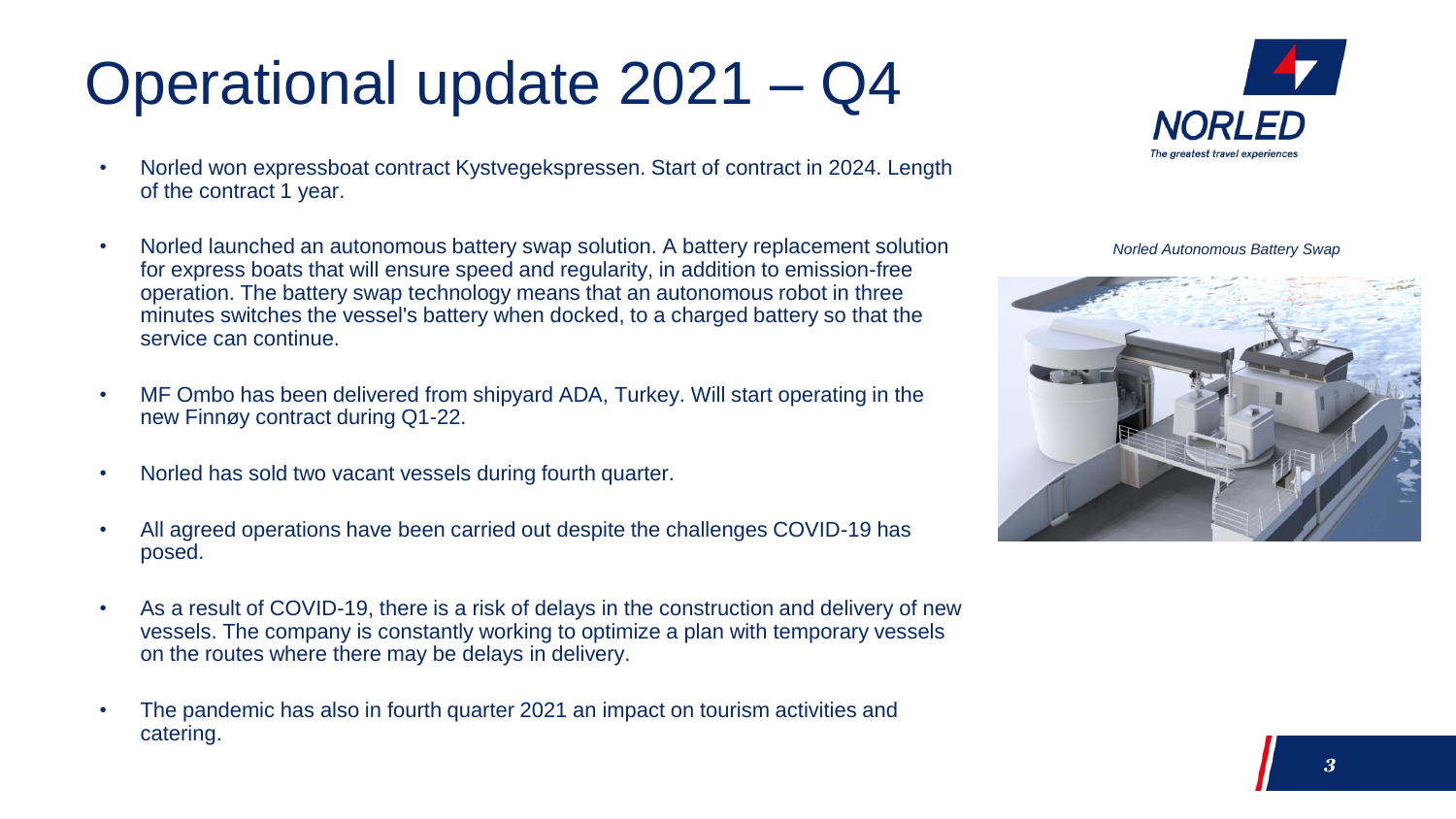### Operational update 2021 – YTD

- Successful start of 5 new contracts in 2021.
	- Ferry: Sunnmøre (partly re- win)
	- Ferry: Finnøy (re- win)
	- Ferry: Ryfylkeferjen (new contract)
	- Ferry: Lyngen (re- win)
	- Ferry: Hielmeland-Skipavik-Nesvik (re- win)
- Won contracts:
	- Contract with the Norwegian Directorate of Fisheries for operation and delivery of a hybrid high-speed vessel. The vessel will carry out assignments along the entire Norwegian coast, including fishing controls, rescue of lost fishing equipment and coastal data collection, and it will be operational all year round. Length of the contract is 10 year including options, with start in 2022.
	- Expressboat contract Sogn Rutepakke 1 with Skyss . Length of the contract is 2 years and 7 months, with start in 2022.
	- Expressboat contract Kystvegekspressen. Start of contract in 2024. Length of the contract 1 year.
- Apart from reduced catering activity, all agreed operations have been carried out despite the challenges COVID-19 has posed.
- As a result of COVID-19, there is a risk of delays in the construction and delivery of new vessels. The company is constantly working to optimize a plan with temporary vessels on the routes where there may be delays in delivery.
- The tourism and catering activities have been affected by COVID-19.
- Delivered vessels:
	- MF Fodnes. Yard, Remontowa. Will operate in Indre Sogn contract. MF Fodnes was the last delivery of 4 new sister vessels being built at Remontowa.
	- MF Nesvik and MF Hydra. Yard, Westcon. Will operate in the Hjelmeland-Skipavik-Nesvik contract.
	- MF Hidle anf MF Ombo. Yard ADA. Will operate in the Finnøy contract.
- Norled has sold 5 vacant vessels during 2021.



#### *Illustration of new vessel for Directorate of Fisheries*

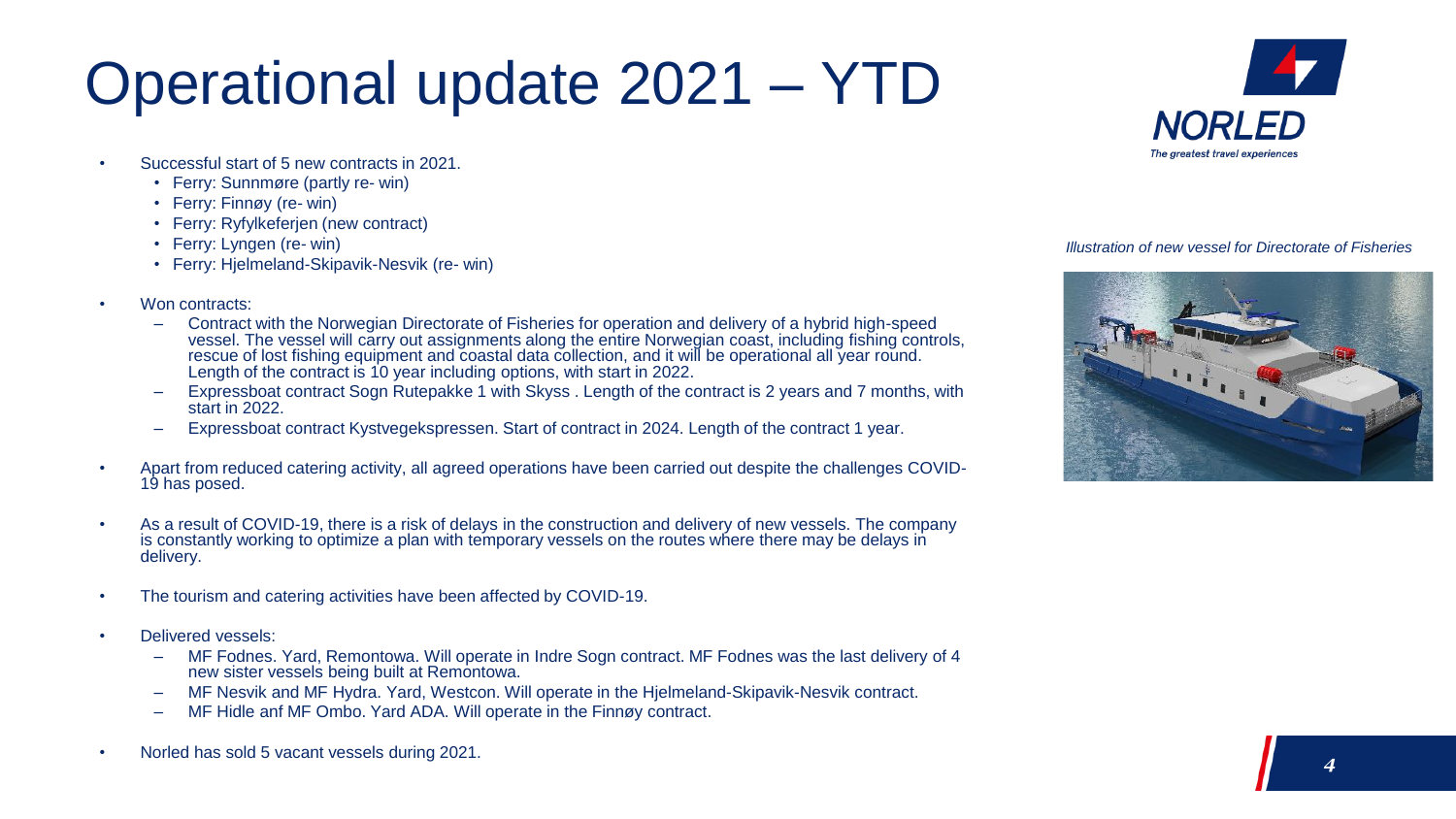#### Financial update 2021 – Q4

- Revenue:
	- Revenue Q4-21 is in line with Q4-20.
	- Revenue is affected by COVID-19, mainly with reduced passenger revenue in the express boat segment and less catering activity.
- EBITDA:
	- Increased EBITDA profitability is mainly related to net gain on sale of fixed assets.
	- EBITDA profitability is negatively affected by COVID-19, mainly with reduced tourist related revenue in the express boat segment and reduced catering activity. There have also been extra cost due to late delivery of vessels, and increased fuel price.
- Increased depreciation due to completion of newbuild, infrastructure and retrofit projects.

| <b>NOKm</b>                      | Q4 2021 |          |                | Q4 2020 Changes Changes % |
|----------------------------------|---------|----------|----------------|---------------------------|
| <b>Total revenue</b>             | 528     | 511      | 17             | 3%                        |
| Cost of goods (catering)         | 3       | 2        |                | 39 %                      |
| Personnel costs                  | 209     | 207      | $\overline{2}$ | 1%                        |
| Other operating costs            | 212     | 200      | 13             | 6 %                       |
| Net gain on sale of Fixed Assets | -49     | $\Omega$ | -49            | -724208 %                 |
| <b>Total operating costs:</b>    | 376     | 409      | $-33$          | -8 %                      |
| <b>EBITDA</b>                    | 152     | 101      | 50             | <b>50 %</b>               |
| EBITDA %                         | 29 %    | 20 %     | 9%             |                           |
| Depreciation / writedown         | 83      | 63       | 20             | 32%                       |
| EBIT                             | 69      | 39       | 30             | <b>78 %</b>               |
| Net financial costs              | 31      | 26       | 5              | 19 %                      |
| EBT                              | 38      | 13       | 25             | 201 %                     |
| Tax expense                      | 8       | 3        | 6              | 206 %                     |
| <b>Net Income</b>                | 29      | 10       | 20             | <b>200 %</b>              |

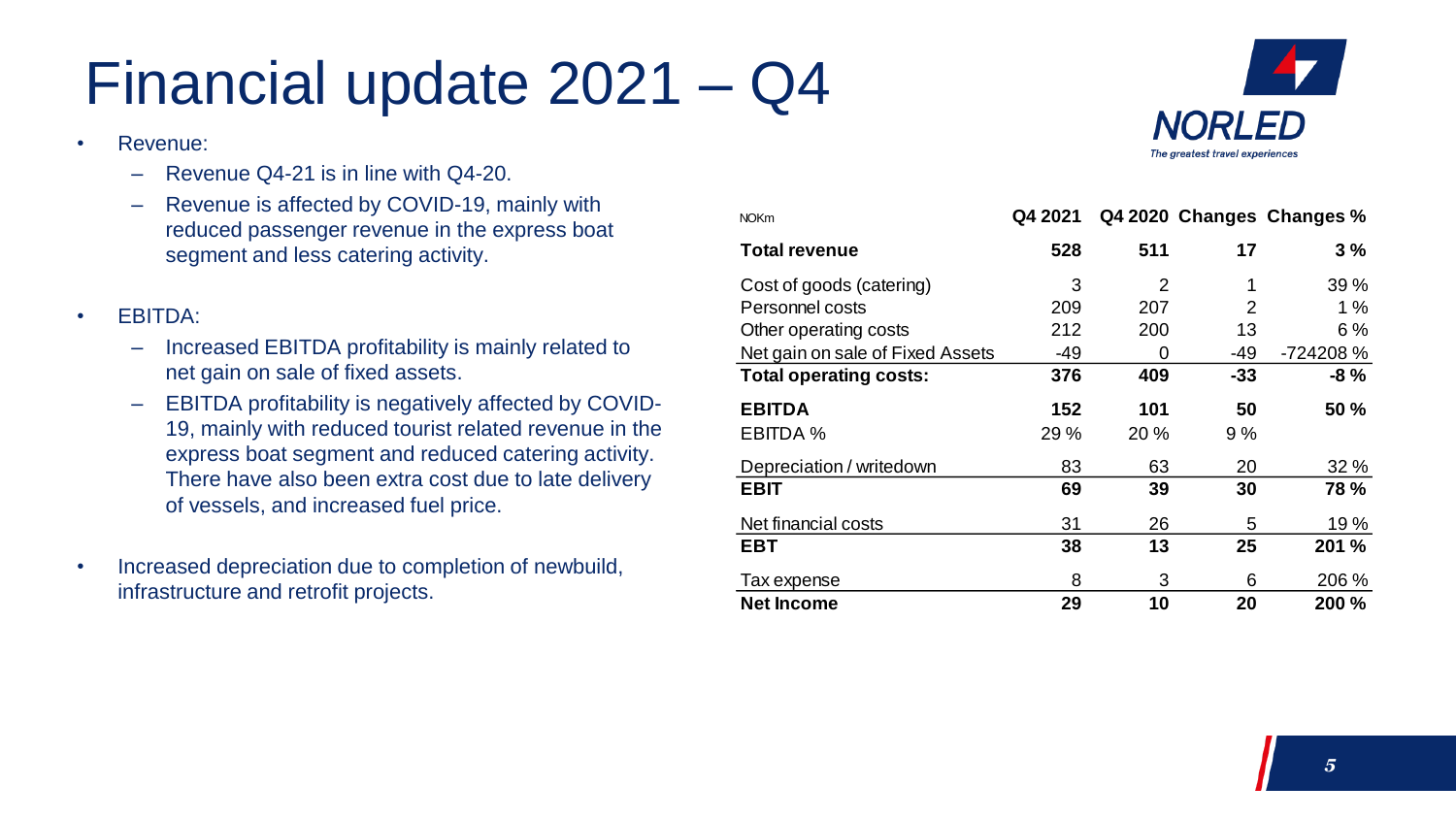## Financial update 2021 – YTD

- Revenue:
	- Revenue YTD 2021 is in line with YTD 2020. Changes in the contract portfolio affected the revenue.
	- Revenue is affected by COVID-19, mainly with reduced passenger revenue in the express boat segment and less catering activity.
- EBITDA:
	- Other operating cost YTD is affected by increased fuel price and extra cost because of late delivery of vessels due to COVID-19.
	- EBITDA profitability is also negatively affected by COVID-19 because of reduced tourist related revenue in the express boat segment and reduced catering activity.
- Increased depreciation due to completion of newbuild, infrastructure and retrofit projects.



| <b>NOKm</b>                      |      |       |        | YTD 2021 YTD 2020 Changes Changes % |
|----------------------------------|------|-------|--------|-------------------------------------|
| <b>Total revenue</b>             | 2043 | 2022  | 21     | $1\%$                               |
| Cost of goods (catering)         | 16   | 13    | 3      | 23 %                                |
| Personnel costs                  | 796  | 776   | 19     | 3%                                  |
| Other operating costs            | 801  | 766   | 35     | 5%                                  |
| Net gain on sale of Fixed Assets | -51  | $-21$ | $-30$  | 146 %                               |
| <b>Total operating costs:</b>    | 1562 | 1535  | 27     | 2%                                  |
| <b>EBITDA</b>                    | 481  | 487   | -6     | $-1\%$                              |
| <b>EBITDA %</b>                  | 24 % | 24 %  | $-1\%$ |                                     |
| Depreciation / writedown         | 310  | 241   | 69     | 29 %                                |
| <b>EBIT</b>                      | 171  | 247   | $-75$  | $-31%$                              |
| Net financial costs              | 119  | 106   | 13     | 12 %                                |
| <b>EBT</b>                       | 52   | 140   | -88    | $-63%$                              |
| Tax expense                      | 11   | 31    | $-19$  | $-63%$                              |
| <b>Net Income</b>                | 40   | 109   | -69    | $-63%$                              |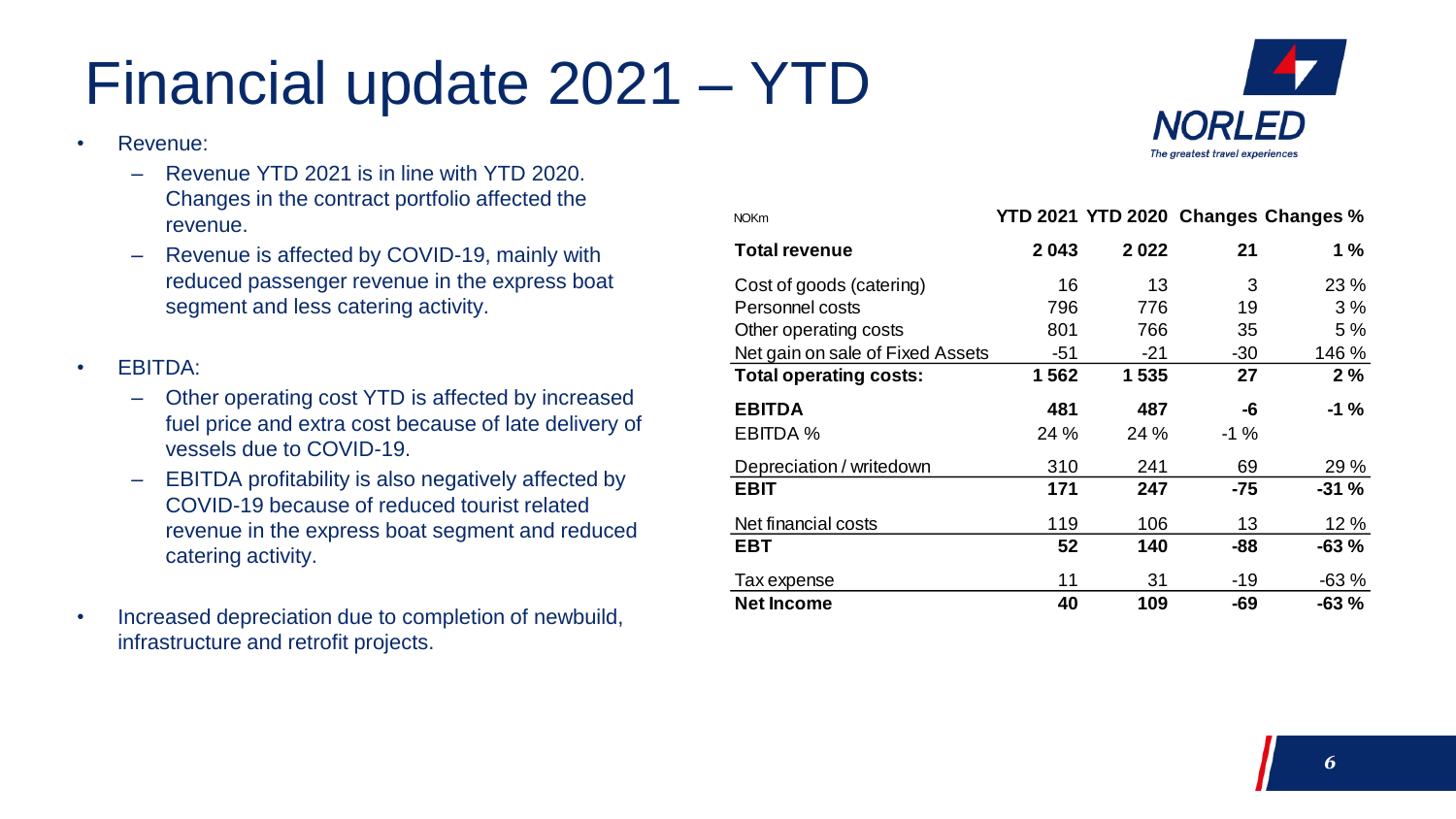#### Balance sheet



- Fixed assets. Increase in fixed assets is due to investments in new vessels and retrofit of existing vessels.
- Changes in bank deposits and cash are normal changes in working capital.
- Long term debt. The increase of long-term debt is due to increase of capex debt for building of new vessels and retrofit of existing vessels.
- Norled is compliant with all financial covenants related to bond and other long-term debt to financial institutions per 4Q-21.

| <b>Balance sheet</b>                 |           |                     |
|--------------------------------------|-----------|---------------------|
| <b>NOKm</b>                          |           | 31.12.21. 31.12.20. |
| <b>Fixed assets</b>                  | 4 446     | 3806                |
| Bank deposits and cash               | 476       | 412                 |
| Other assets                         | 171       | 217                 |
| <b>Total assets</b>                  | 5093      | 4 4 3 4             |
| Equity                               | 668       | 650                 |
| Deferred tax                         | 283       | 272                 |
| Long-term debt                       | 3880      | 3 2 2 2             |
| Other debt                           | 262       | 290                 |
| <b>Total equity and liabillities</b> | 5093      | 4 4 3 4             |
| <b>NIBD</b>                          | 3404      | 2810                |
| Spec. of long-term debt              | 31.12.21. |                     |
| Long-term debt to financial inst.    | 3 380     |                     |
| Bond                                 | 500       |                     |

**Total long-term debt 3 880**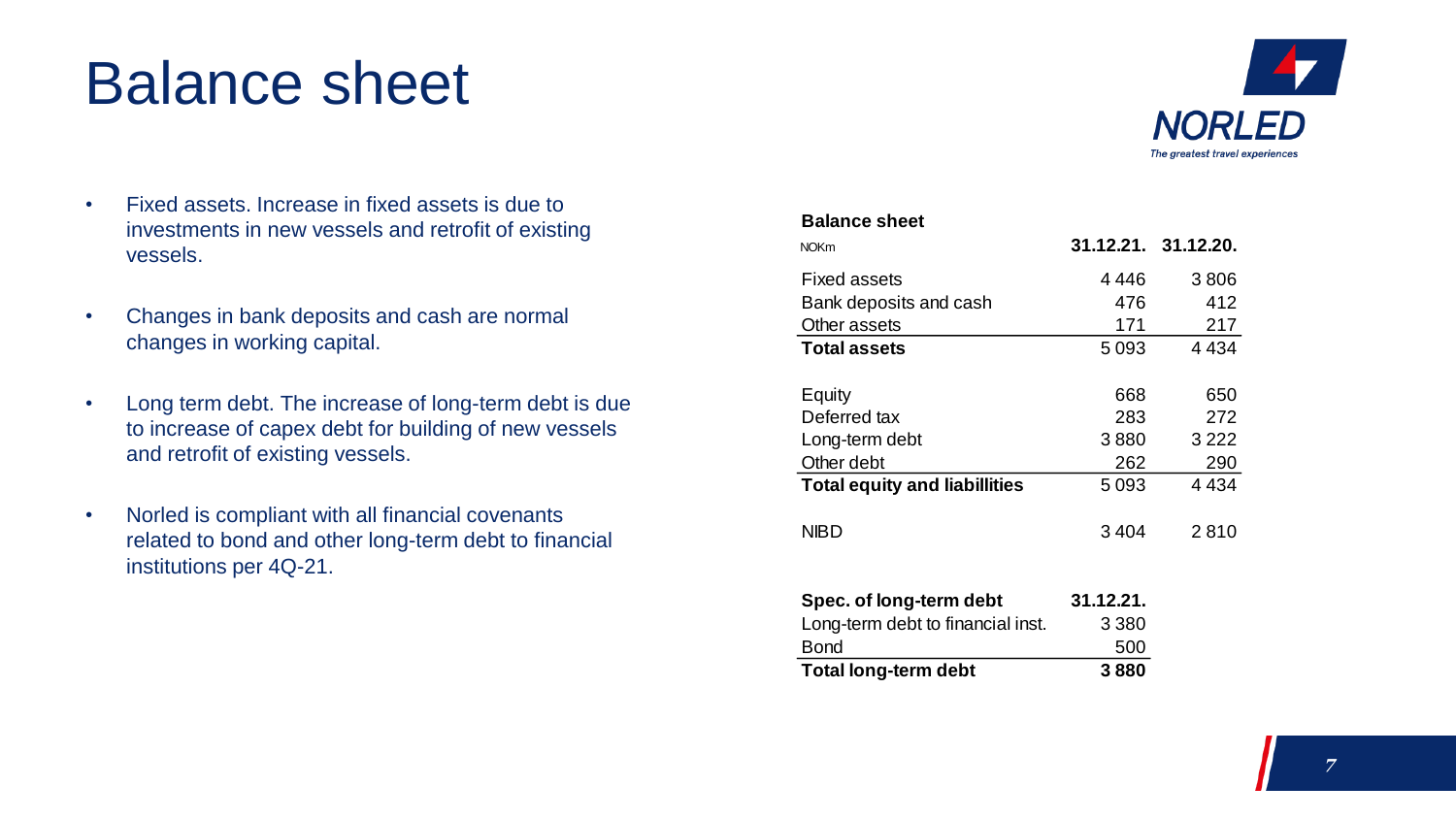#### Cash flow statement

| <b>Cash flow from operating activities</b>  | Q4-21          |                | Q4-20 YTD 2021 YTD 2020 |                 |
|---------------------------------------------|----------------|----------------|-------------------------|-----------------|
| Net income before tax                       | 38             | 13             | 52                      | 140             |
| Net financial items                         | 31             | 26             | 119                     | 106             |
| Gain on sale of fixed assets                | $-49$          | $\overline{0}$ | $-51$                   | $-21$           |
| Depreciation                                | 83             | 63             | 310                     | 241             |
| Write-down                                  | $\overline{0}$ | 0              | 0                       | 0               |
| Changes in inventory                        | $-4$           | 4              | -4                      | 3               |
| Changes in accounts receivable              | 59             | $\overline{2}$ | 8                       | 48              |
| Changes in accounts payable                 | $-22$          | 26             | 6                       | $-59$           |
| Changes in pension commitments              | 0              | 6              | 0                       | 12              |
| Income tax payable                          | $\overline{0}$ | $-1$           | 0                       | $-1$            |
| Changes in other items                      | 32             | $-16$          |                         | $-111$          |
| Net cash flow from operating activities     | 168            | 122            | 442                     | 358             |
| <b>Cash flow from investing activities</b>  | Q4-21          |                | Q4-20 YTD 2021 YTD 2020 |                 |
|                                             |                |                |                         |                 |
| Proceeds from sale of fixed assets          | 182            | $\Omega$       | 187                     | 282             |
| Purchase of fixed assets                    | $-250$         | $-106$         | $-1083$                 | $-727$          |
| Paid interest                               | $-34$          | $-33$          | $-123$                  | $-115$          |
| Received interest                           | 3              | 0              | 4                       |                 |
| Net cash flow from investing activities     | $-99$          | $-139$         | $-1015$                 | $-559$          |
| <b>Cash flow from financing activities</b>  | Q4-21          | Q4-20          | <b>YTD 2021</b>         | <b>YTD 2020</b> |
|                                             | 30             | 0              | 976                     | 650             |
| Proceeds from borrowings of long term debt  | $-157$         | $-125$         | $-318$                  | $-248$          |
| Repayment of borrowings<br><b>Dividends</b> | $-20$          | $-70$          | $-20$                   | $-70$           |
| Net cash flow from financing activities     | $-147$         | $-195$         | 638                     | 332             |
| Net change in cash and cash equivalents     | $-79$          | $-212$         | 65                      | 131             |
| Cash and cash equivalents at IB             | 554            | 623            | 411                     | 281             |

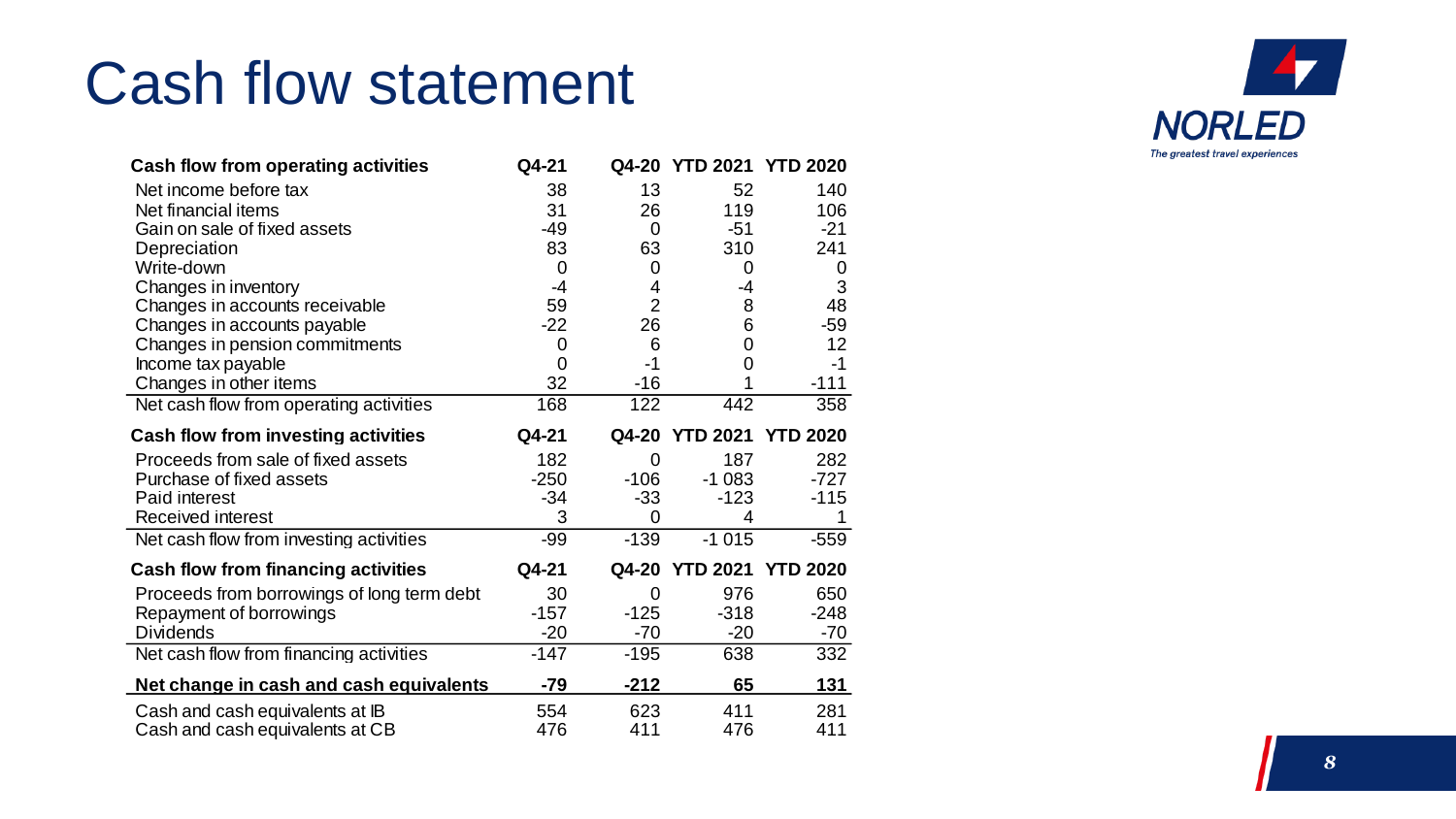#### Group structure





The quarterly report contains consolidated numbers and information for the «Norled group structure» only.